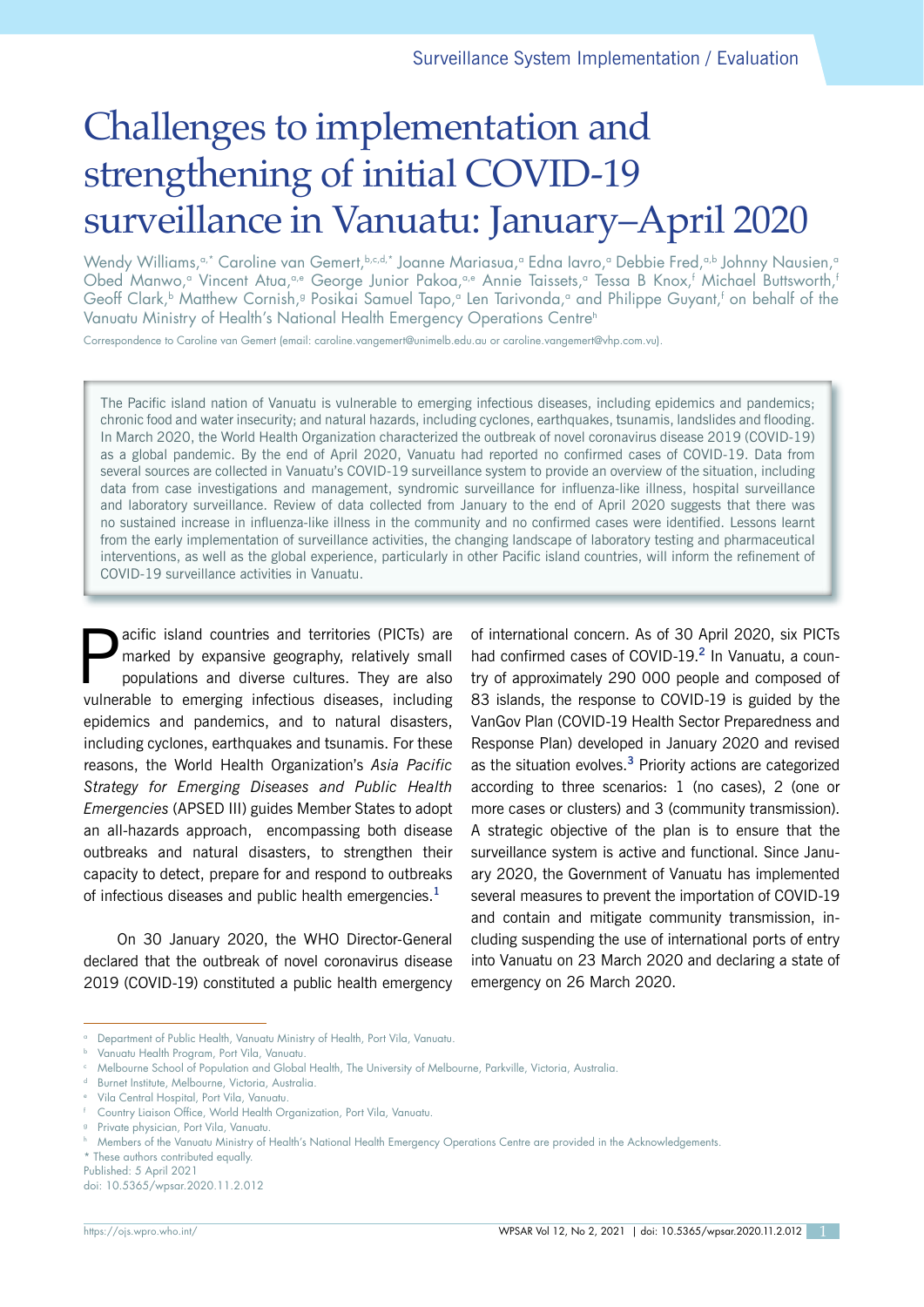We describe the implementation of the initial COVID-19 surveillance system established in Vanuatu between January and April 2020, focusing on its design, challenges and the modifications required.

#### **Ethics statement**

The Vanuatu Health Research Ethics Committee advised that ethics approval was not required because data were being collected as part of the pandemic response and in line with the Vanuatu Public Health Act No. 22 of 1994.

## **THE SURVEILLANCE SYSTEM, MODIFI-CATIONS AND INTERVENTIONS**

The objective of the COVID-19 surveillance system in Vanuatu is to rapidly identify and contain any imported or community-acquired cases of COVID-19 (**[Table 1](#page-2-0)**). The framework for surveillance systems suggested by Heymann**<sup>4</sup>** was used to describe the system, which collates data from several sources.

#### **Existing data collection systems**

The Vanuatu Public Health Sentinel Surveillance Network is part of the regional Pacific Public Health Surveillance Network.**<sup>5</sup>** Eleven sites in Vanuatu report weekly on five core syndromes: (i) acute fever and rash, (ii) prolonged fever, (iii) influenza-like illness (ILI), (iv) watery diarrhoea, and (v) illnesses that are like dengue, Zika or Chikungunya.**<sup>5</sup>** These syndromes are monitored as part of the all-hazards approach to tracking infectious diseases related to both outbreaks and natural disasters. Data are compiled weekly and sent to the national surveillance unit via e-mail, phone or short message service (that is, SMS or text), and they are manually entered into a custom Excel database. ILI data are monitored because the symptoms of COVID-19 are clinically similar to influenza (**[Table](#page-2-0) 2**). A pre-established threshold was set (*N* = 426 per week) to generate an alert and prompt action if the number of reported cases is greater than expected for seasonal influenza. Standard reporting is by epidemiological week (epi week), with week 1 ending 5 January 2020.

## **Enhancement of systems for COVID-19 surveillance**

A sentinel surveillance system for private clinics in Port Vila was established in March 2020 among general practitioners. The objective was to rapidly identify imported cases and monitor community-level transmission of COVID-19 among expatriates, who predominantly use private clinics. Clinics were requested to submit daily reports via a web form of the number of consultations and the number of people presenting with ILI (**[Table](#page-2-0) 2**).

Active hospital-based surveillance activities were established in April 2020 to monitor and rapidly identify any cases of severe acute respiratory infection (SARI) or pneumonia-related presentations to emergency departments, and hospitalizations and deaths. Data were collected daily from the main referral hospital in Port Vila and five provincial hospitals (**[Table](#page-2-0) 2**). In addition, data on the number of tablets of paracetamol dispensed through the emergency department were collected weekly. A surveillance officer contacted all hospitals daily to verbally collect information on new admissions for SARI or pneumonia, and weekly for paracetamol dispensing.

#### **Case investigation and management**

Protocols were developed to investigate all suspected cases: a public health officer interviews all suspected cases to determine whether the person meets the case definition and the possible source of transmission, to identify close contacts and to implement steps to minimize ongoing transmission.

The initial protocol implemented in January 2020 was for suspected cases to be immediately isolated at home to prevent onward transmission; it has since been temporarily revised to implement hospital-based isolation of suspected cases in a specific ward. Hospitalization of suspected cases became necessary due to the length of time required to receive laboratory results (average: 4.1 days) and the need to control the risk of potential transmission during this time.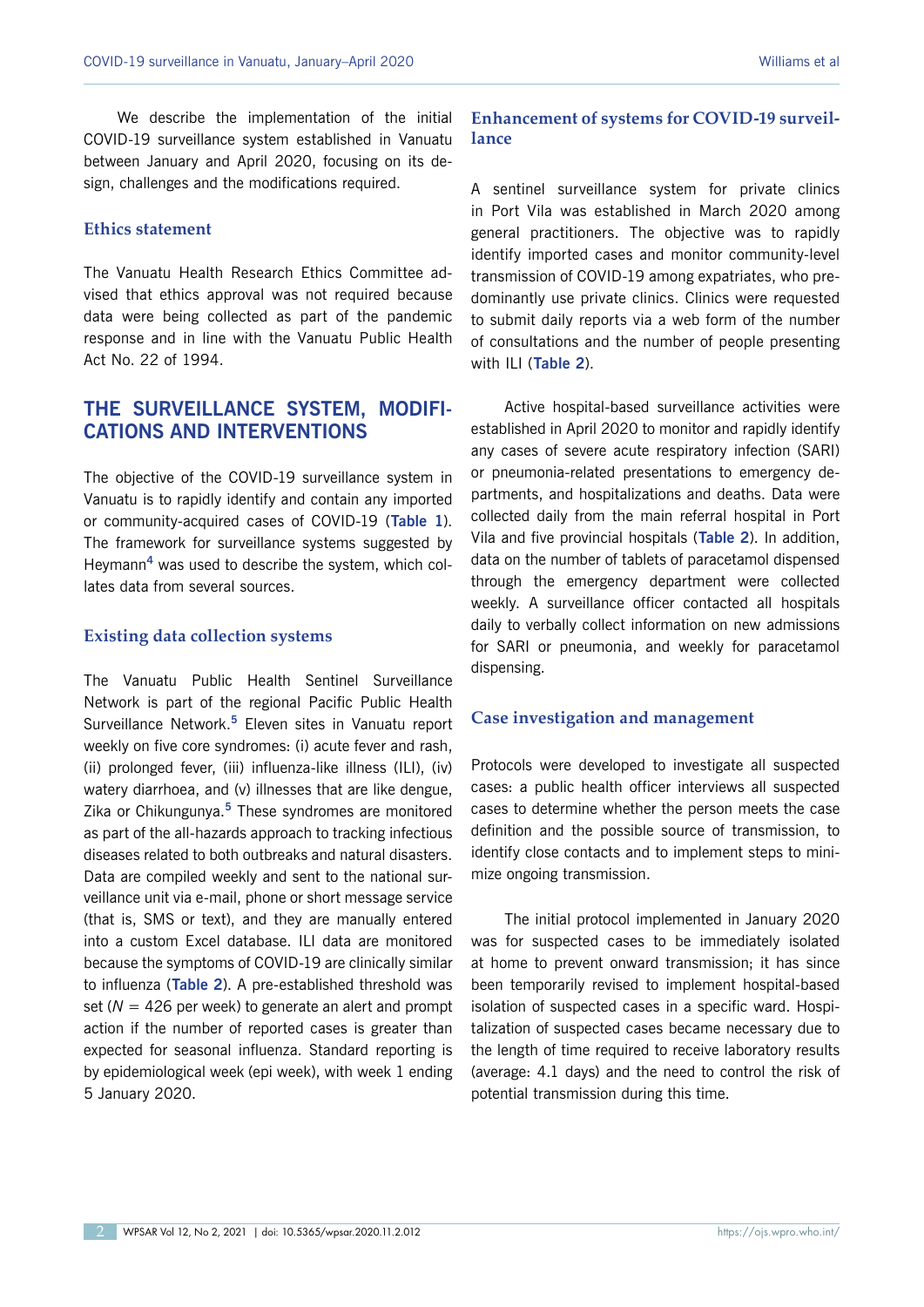## <span id="page-2-0"></span>Table 1. **Main objectives and interventions of the surveillance response to the COVID-19 pandemic, as per the VanGov Plan (COVID-19 Health Sector Preparedness and Response Plan), Vanuatu, January–April 2020**

|                                                                                                                       | <b>Scenario and interventions</b>                                                                                                                                                                              |                                                                                                                                                                                                                                                                                                                                                                                                                                                                                                                                                 |                                                                                                                                                                                                                                                                                                              |  |  |  |
|-----------------------------------------------------------------------------------------------------------------------|----------------------------------------------------------------------------------------------------------------------------------------------------------------------------------------------------------------|-------------------------------------------------------------------------------------------------------------------------------------------------------------------------------------------------------------------------------------------------------------------------------------------------------------------------------------------------------------------------------------------------------------------------------------------------------------------------------------------------------------------------------------------------|--------------------------------------------------------------------------------------------------------------------------------------------------------------------------------------------------------------------------------------------------------------------------------------------------------------|--|--|--|
| <b>Objectives</b>                                                                                                     | 1 (no cases)                                                                                                                                                                                                   | $2$ ( $\geq$ 1 case, imported or<br>locally detected [sporadic],<br><b>OR clusters of cases)</b>                                                                                                                                                                                                                                                                                                                                                                                                                                                | 3 (community<br>transmission)                                                                                                                                                                                                                                                                                |  |  |  |
| Early detection and<br>isolation of suspected<br>COVID-19 cases by an<br>active and functional<br>surveillance system | Use WHO definition to test<br>suspected cases.<br>Train workers at sentinel<br>sites, health-care workers<br>and private practitioners<br>about case definition and<br>notification and reporting<br>channels. | Use WHO definition to test<br>suspected cases.<br>Provide refresher training<br>to workers at sentinel sites.<br>health-care workers and<br>private practitioners about case<br>definition and notification and<br>reporting channels.<br>Enhance syndromic<br>surveillance system, focusing<br>on influenza-like illness and<br>COVID-19 in public health<br>facilities, and enhance event-<br>based surveillance system in<br>private health facilities.<br>Test if patient has symptoms,<br>and implement contact tracing<br>and monitoring. | Enhance syndromic<br>surveillance system,<br>focusing on influenza-like<br>illness and COVID-19 in<br>public health facilities,<br>and enhance event-based<br>surveillance system in<br>private health facilities.<br>Implement sampling strategy<br>for testing, depending on<br>number of suspected cases. |  |  |  |

COVID-19: coronavirus disease 2019; WHO: World Health Organization.

### Table 2. **Summary of sentinel and hospital surveillance activities related to the COVID-19 pandemic, Vanuatu, January–April 2020**

| <b>Network or site</b>                                                     | <b>Number</b><br>of sites | Coverage<br>area | Site type (number)                            | <b>Start date</b>    | <b>Type of data used</b><br>for COVID-19<br>surveillance                                                                                                                        |
|----------------------------------------------------------------------------|---------------------------|------------------|-----------------------------------------------|----------------------|---------------------------------------------------------------------------------------------------------------------------------------------------------------------------------|
| Vanuatu Public<br><b>Health Sentinel</b><br>Surveillance<br><b>Network</b> | 11                        | National         | Hospital $(n = 6)$<br>Health centre $(n = 5)$ | Predated<br>COVID-19 | ILI                                                                                                                                                                             |
| General practitioner<br>sentinel sites                                     | 7                         | Port Vila only   | Private clinic $(n = 5)$                      | 23 March 2020        | ILI                                                                                                                                                                             |
| Hospital-based<br>surveillance                                             | 6                         | National         | Hospital $(n = 6)$                            | 20 March 2020        | ILI (captured through<br>the Vanuatu Public<br><b>Health Sentinel</b><br>Surveillance Network),<br>SARI, pneumonia,<br>deaths,<br>number of<br>paracetamol tablets<br>dispensed |

COVID-19: coronavirus disease 2019; ILI: influenza-like illness; SARI: severe acute respiratory infection.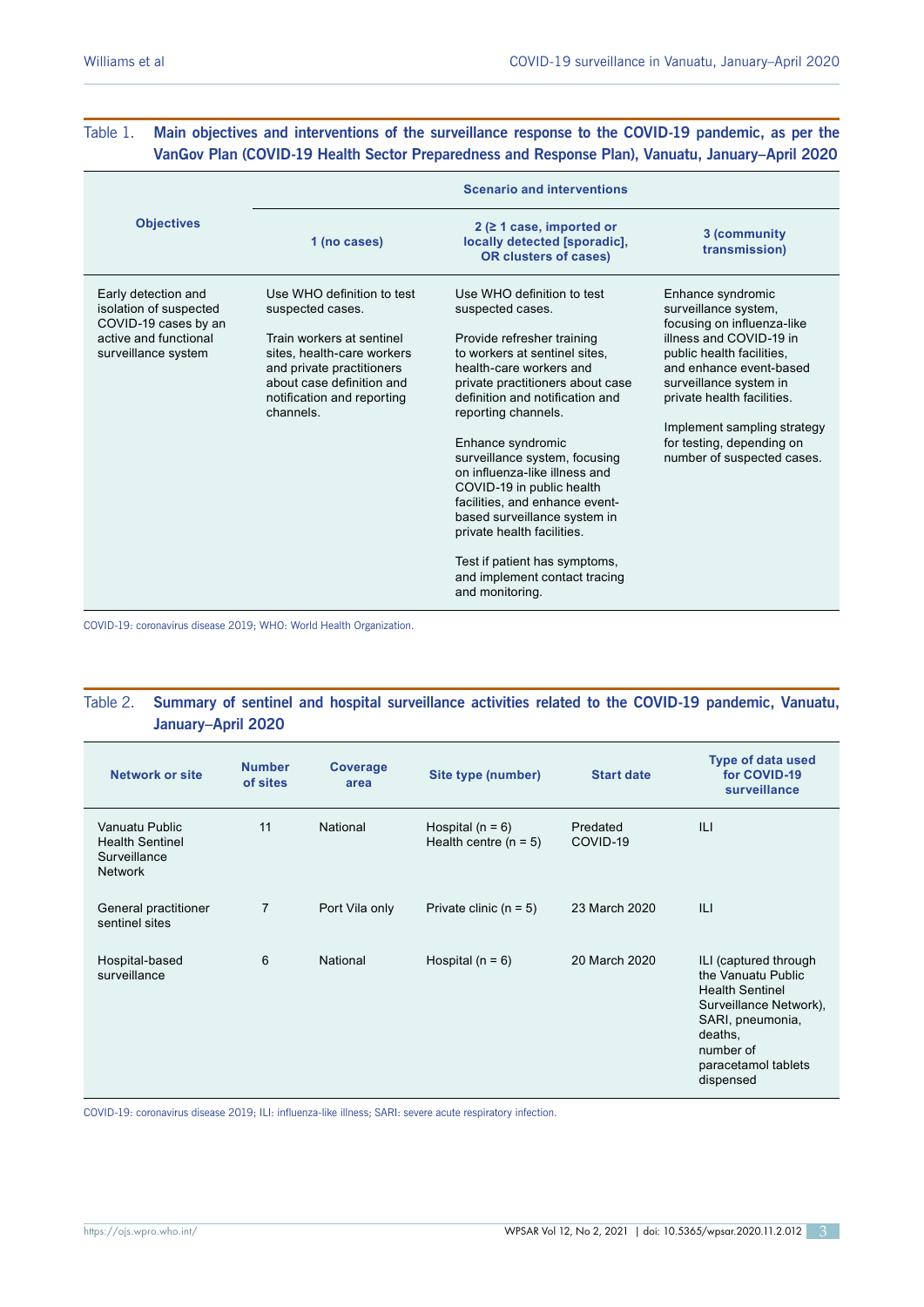#### **Laboratory testing**

Vanuatu's strategy for COVID-19 laboratory testing during the period of interest was to collect and refer for testing specimens from individuals who met WHO's definition of a suspected case.**<sup>6</sup>** In limited circumstances and in consideration of the global shortage of molecular testing reagents for COVID-19,**<sup>7</sup>** precautionary testing was undertaken for selected additional individuals.

## **Isolation and treatment of cases**

Since February 2020, the Vanuatu health ministry has undertaken significant measures to strengthen the country's medical capacity to manage patients with severe COVID-19, including establishing a dedicated intensive care unit for patients needing critical care and a ward for patients with mild disease who cannot isolate at home.

## **Contact management, identification, case finding and quarantine**

Protocols using WHO's definition of a close contact**<sup>6</sup>** were established for contact tracing to rapidly identify contacts of confirmed cases to determine possible sources of infection and to prevent onward transmission. The protocol specified that asymptomatic close contacts of confirmed cases were to be quarantined in a designated facility or at home for 14 days from their last date of exposure, as per Section 12 of the Vanuatu Public Health Act No. 22 of 1994, which allows for the isolation and detainment of a person recently exposed to infection or who may be in the incubation stage of any notifiable disease.**<sup>8</sup>** If close contacts developed symptoms, as per the WHO case definition,**<sup>6</sup>** they were to be referred to hospital for isolation and testing.

#### **Management of international arrivals**

Quarantine in a government-designated facility for a period of 14 days is required for all people arriving in Vanuatu from 20 March 2020 onwards. Protocols were developed to monitor people in quarantine: provincial public health teams conducted daily visits to screen for symptoms of respiratory illness and fever. All people working in the quarantine facilities, including transport providers, hotel front desk clerks, cleaners, kitchen workers and security officers received training from the Vanuatu Ministry of Health.

## **IMPLEMENTATION OF THE NEW SYSTEM JANUARY–APRIL 2020**

#### **Existing systems**

The number of ILI cases reported through the Vanuatu Public Health Sentinel Surveillance Network fluctuated between epi week 1 (EW1) and EW18 (range: 156–489; **Table 3**). In EW18, there were 212 reports of ILI, a decrease of 25 from the previous week ( $n = 237$ ). The number of ILI reports did not reach the threshold during the period (**Table 3**).

#### **Enhancement for COVID-19 surveillance**

Among reports submitted from seven private clinics in the general practitioners' sentinel surveillance system between EW14 and EW18, there were also fluctuations in the number of consultations for ILI (range: 6–45), and a sustained increase was not observed (**Table 3**).

Only pneumonia-related hospitalization data were available for the period; SARI data were not available. Pneumonia hospitalization data were received from five of six hospitals in Vanuatu beginning in EW14. The number of new admissions for pneumonia decreased from four to one between EW14 and EW18 (**Table 3**). The number of paracetamol tablets dispensed through the emergency department was greatest in EW17 ( $n = 1340$ , Table 3).

#### **Enhancing case investigation and management**

Between January and April 2020, two people met the WHO case definition of a suspected case. Both patients had symptoms of ILI and had recently travelled overseas. Both of these patients isolated at home until the results of their COVID-19 tests were known. These patients were reported as suspected cases on 19 March and 30 March 2020.

#### **Laboratory testing of specimens**

Between January and April 2020, COVID-19 testing was not available in Vanuatu, and all specimens were sent to New Caledonia for molecular testing. As of 30 April 2020, 24 specimens from 19 people had been sent to New Caledonia; of these, specimens were from eight people identified in private clinics (42%), two people from government-run health clinics (11%) and the remainder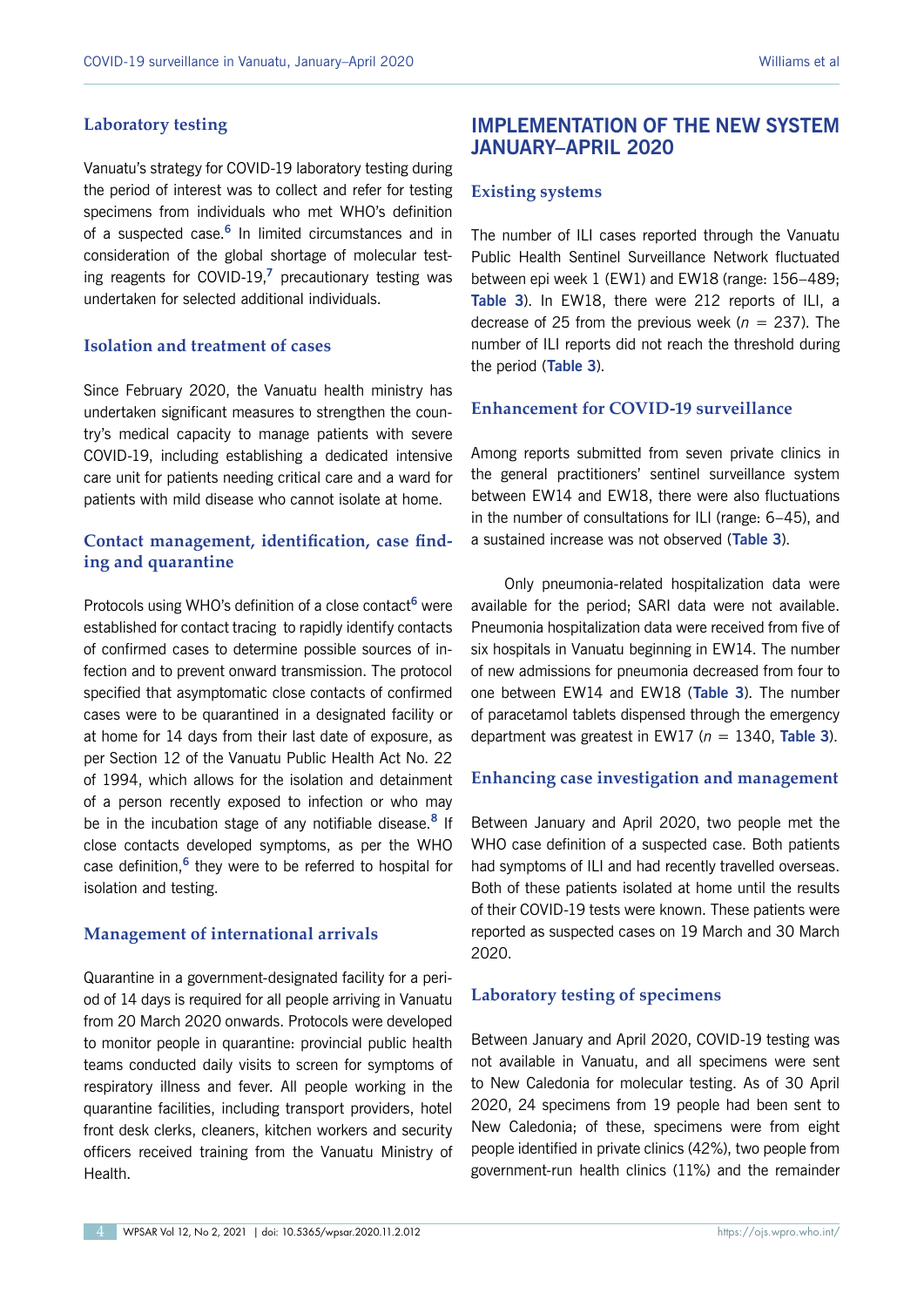| <b>Week</b>       |                 |                | Indicator (system)                                                                                                |                                                                             |                                                |                                                                                     |
|-------------------|-----------------|----------------|-------------------------------------------------------------------------------------------------------------------|-----------------------------------------------------------------------------|------------------------------------------------|-------------------------------------------------------------------------------------|
| <b>Start date</b> | <b>End date</b> | Epi week       | Influenza-<br>like illness<br><b>(Vanuatu Public</b><br><b>Health Sentinel</b><br><b>Surveillance</b><br>Network) | Influenza-<br>like illness<br>(private clinic<br>syndromic<br>surveillance) | <b>Pneumonia</b><br>(hospital<br>surveillance) | Number of tablets<br>of paracetamol<br>dispensed through<br>emergency<br>department |
| 30/12/2019        | 5/01/2020       | $\mathbf{1}$   | 489                                                                                                               | <b>NC</b>                                                                   | <b>NC</b>                                      | <b>NC</b>                                                                           |
| 6/01/2020         | 12/01/2020      | $\overline{2}$ | 250                                                                                                               | <b>NC</b>                                                                   | <b>NC</b>                                      | <b>NC</b>                                                                           |
| 13/01/2020        | 19/01/2020      | 3              | 205                                                                                                               | <b>NC</b>                                                                   | <b>NC</b>                                      | <b>NC</b>                                                                           |
| 20/01/2020        | 26/01/2020      | 4              | 341                                                                                                               | <b>NC</b>                                                                   | <b>NC</b>                                      | <b>NC</b>                                                                           |
| 27/01/2020        | 2/02/2020       | 5              | 191                                                                                                               | <b>NC</b>                                                                   | <b>NC</b>                                      | <b>NC</b>                                                                           |
| 3/02/2020         | 9/02/2020       | 6              | 238                                                                                                               | <b>NC</b>                                                                   | <b>NC</b>                                      | <b>NC</b>                                                                           |
| 10/02/2020        | 16/02/2020      | $\overline{7}$ | 205                                                                                                               | <b>NC</b>                                                                   | <b>NC</b>                                      | <b>NC</b>                                                                           |
| 17/02/2020        | 23/02/2020      | 8              | 171                                                                                                               | <b>NC</b>                                                                   | <b>NC</b>                                      | <b>NC</b>                                                                           |
| 24/02/2020        | 1/03/2020       | 9              | 319                                                                                                               | <b>NC</b>                                                                   | <b>NC</b>                                      | <b>NC</b>                                                                           |
| 2/03/2020         | 8/03/2020       | 10             | 198                                                                                                               | <b>NC</b>                                                                   | <b>NC</b>                                      | <b>NC</b>                                                                           |
| 9/03/2020         | 15/03/2020      | 11             | 292                                                                                                               | <b>NC</b>                                                                   | <b>NC</b>                                      | <b>NC</b>                                                                           |
| 16/03/2020        | 22/03/2020      | 12             | 273                                                                                                               | N <sub>C</sub>                                                              | <b>NC</b>                                      | <b>NC</b>                                                                           |
| 23/03/2020        | 29/03/2020      | 13             | 268                                                                                                               | 18                                                                          | <b>NC</b>                                      | <b>NC</b>                                                                           |
| 30/03/2020        | 5/04/2020       | 14             | 224                                                                                                               | 45                                                                          | $\overline{4}$                                 | 50                                                                                  |
| 6/04/2020         | 12/04/2020      | 15             | 156                                                                                                               | 40                                                                          | 4                                              | 170                                                                                 |
| 13/04/2020        | 19/04/2020      | 16             | 209                                                                                                               | 14                                                                          | $\overline{2}$                                 | 915                                                                                 |
| 20/04/2020        | 26/04/2020      | 17             | 237                                                                                                               | 6                                                                           | $\mathbf{1}$                                   | 1340                                                                                |
| 27/04/2020        | 3/05/2020       | 18             | 212                                                                                                               | 13                                                                          | $\mathbf{1}$                                   | 790                                                                                 |

## Table 3. **Data collected through various surveillance activities for COVID-19, by epidemiological week (epi week), Vanuatu, January–April 2020**

NC: data not collected prior to March 2020 when additional surveillance activities were implemented.

(*n* = 9; 47%) were identified through the Vila Central Hospital emergency department or outpatient clinic. Due to border control measures, each dispatch of samples required government approval and significant logistical coordination. The average number of days from specimen collection to test result was 4.1, with a range of 1–12 days. The samples from the two patients who met the WHO definition of a suspected case had test results in 2 and 5 days and both were identified by private clinics. The remainder of cases did not meet the WHO case definition and so had precautionary tests. None of the samples tested during this period was positive.

## **Isolation and treatment**

As there were no confirmed cases during the study period, the isolation and treatment of cases was not required.

## **Contact management and quarantine**

As there were no confirmed cases during the study period, contact tracing was not initiated.

## **Managing international arrivals**

As of 30 April 2020, a total of 98 people arriving from overseas had completed quarantine. The majority  $(n = 61; 62%)$  were passengers on the two last flights arriving into Vanuatu on 21 March 2020 before the border was closed.

# **DISCUSSION**

The aims of a national surveillance system depend on a country's pandemic response strategy as well as the local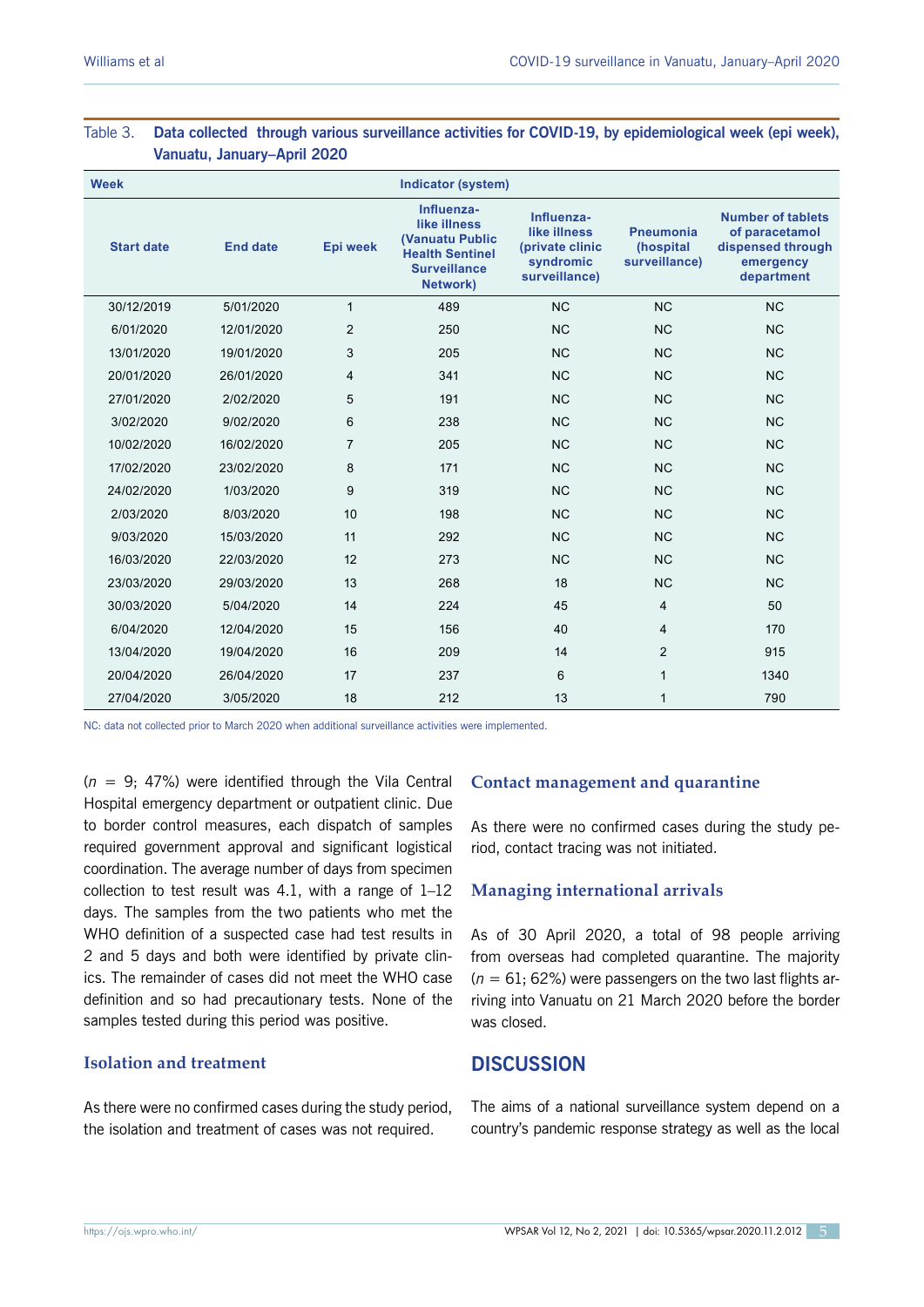epidemiological context and laboratory and health facility capacities. The objectives may be to identify severe cases, asymptomatic cases, clusters of cases or a combination of these. Because no cases have been detected in Vanuatu as of 30 April 2020, the aims of surveillance for COVID-19 are to rapidly detect and contain any imported cases. Achieving these aims relies on timely and accurate laboratory testing. The absence of in-country testing between January and April 2020 significantly limited Vanuatu's initial capacity to respond effectively to the COVID-19 threat.

For most PICTs, including Vanuatu, in-country laboratory testing was not available until May 2020. If a case had been detected before May, the capacity of the country to implement timely containment and mitigation measures would have been reduced due to the lag between specimen collection and receiving results. In March 2020, a rapid molecular test using the GeneXpert platform (Cepheid, Sunnyvale, CA, USA), which provides fully automated, easy-to-use point-ofcare molecular testing,**<sup>9</sup>** was approved for COVID-19 testing by the US Food and Drug Administration. The Joint Incident Management Team (coordinated by the WHO Representative Office in the South Pacific) procured GeneXpert cartridges and machines from the manufacturer for distribution across PICTs.**<sup>10</sup>** As a result, in-country laboratory testing in Vanuatu became available in May 2020, and this has strengthened Vanuatu's capacity to respond to COVID-19. A testing strategy has been developed that considers both the epidemiological situation in Vanuatu and the anticipated limited availability of cartridges due to staggered distribution and the global shortage of consumables, including swabs.

The absence of confirmed cases in Vanuatu and elsewhere cannot be interpreted as an absence of circulating virus, especially in countries where there is limited testing capacity. Currently, there is no international guidance about how to verify the absence of circulating virus. Data collected by the various syndromic surveillance systems in Vanuatu will continue to be used to monitor and verify the absence of confirmed cases. Internationally, severe and critical cases comprise around 20% of diagnosed cases of COVID-19**<sup>11</sup>** and, therefore, we assume that any undetected circulating virus would result in an increase in ILI in primary health care facilities and pneumonia in hospitals.

In the context of having no confirmed cases and in the absence of widespread availability of pharmaceutical interventions, such as treatment or vaccination, reopening the border may result in the importation of COVID-19 to Vanuatu. The various surveillance components described here are critical to rapidly detecting and containing any imported cases. Mathematical modelling data are not available to enable Vanuatu to predict the impact of imported cases using current population data and COVID-19 parameters, but they would be useful to guide the evolving response.

Several PICTs were also affected by Tropical Cyclone Harold in April 2020.**<sup>12</sup>** Harold impacted Vanuatu on 6–7 April 2020 as a category 5 cyclone. More than 160 000 people, approximately 55% of the population, reside in areas that were affected by the cyclone.**<sup>13</sup>** Harold occurred during a period of rapid scale-up and strengthening of COVID-19 surveillance activities. The implementation and strengthening of ILI surveillance in provinces affected by the cyclone were complicated by the emergence of several post-disaster outbreak-prone diseases that also have symptoms of ILI, such as dengue and leptospirosis. Where possible, the Vanuatu health ministry sought to harmonize surveillance activities, as demonstrated through the collection of data about ILI and injuries through pre-existing and new surveillance activities. Strategies to conduct disease surveillance for two events simultaneously at such a large scale is unprecedented in Vanuatu and elsewhere, and guideline developers should consider providing information about how to respond to a similar situation in the future.

Several additional limitations should be considered when assessing the implementation of Vanuatu's COVID-19 surveillance; these include pre-existing shortages of clinical and public health workers, limited pre-existing epidemiological capacity within Vanuatu's health ministry, the country's geographical isolation and small population, and its limited laboratory capacity. Nonetheless, the Vanuatu health ministry and its partners have rapidly scaled up surveillance activities in a complex, challenging and rapidly changing epidemiological landscape.

The COVID-19 response is continuing in Vanuatu and will adapt as the epidemiological context changes. Lessons from the early implementation of surveillance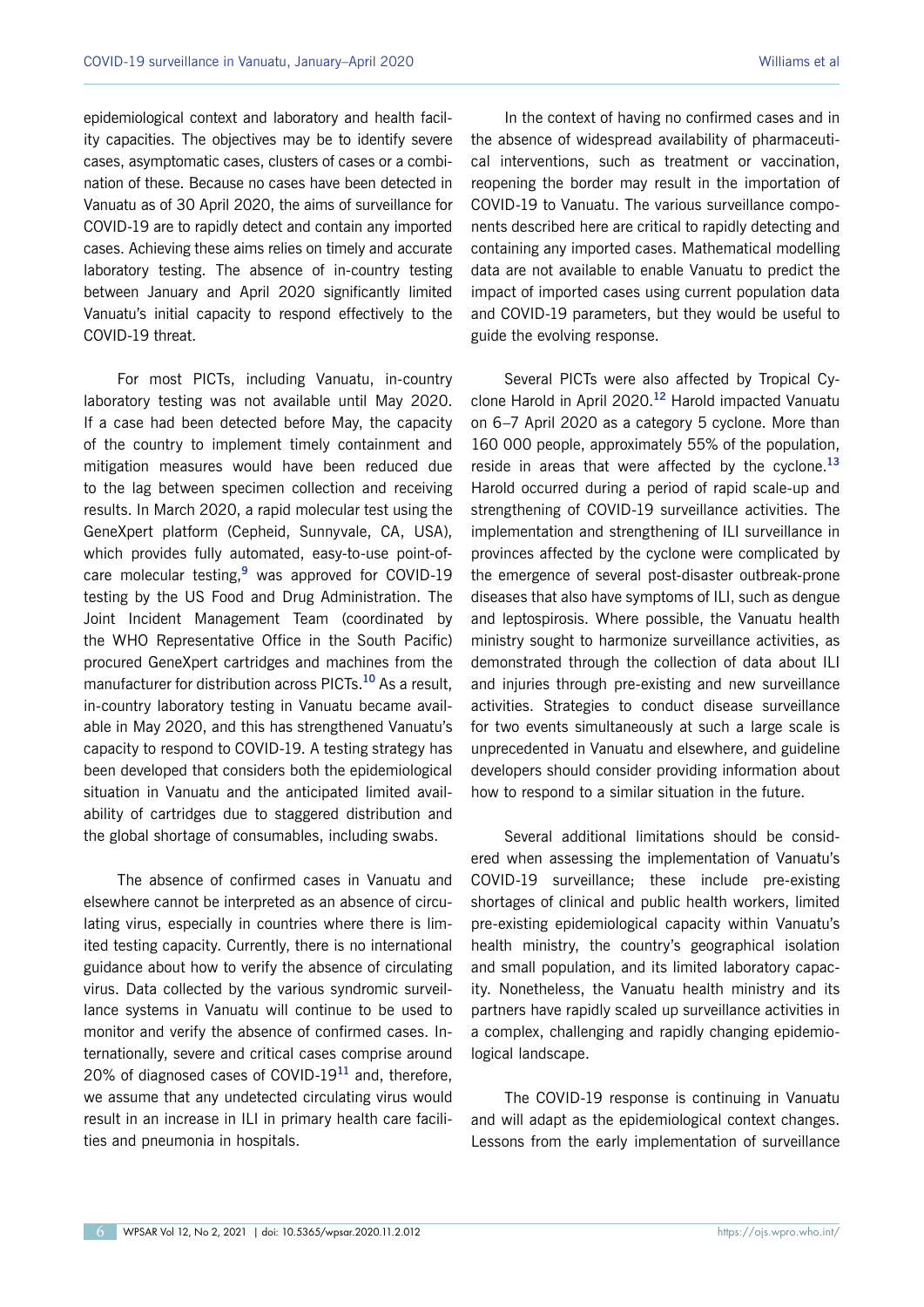activities during Scenario 1 (no cases), the changing landscape of laboratory testing and pharmaceutical interventions, as well as the global experience, particularly in other PICTs, will inform the refinement of COVID-19 surveillance activities in Vanuatu.

## *Acknowledgements*

The Vanuatu Ministry of Health's National Health Emergency Operations Centre comprises the following organizations (and individuals): Vanuatu Ministry of Health (Agnes Matthias, Cassidy Vusi, Edmond Tavala, George Pakoa, Henry Lakeleo, Jean Jacques Rory, Jimmy Obed, Julian Lasekula, Karel Haal, Kenslyne Lele, Len Tarivonda, Leonard Tabilip, Mahlon Tari, Melissa Binihi, Menie Nakomaha, Meriam Ben, Nellie Ham, Nerida Hinge, Rebecca Iaken, Renata Amos, Charlie Robinson, Roderick Mera, Russel Tamata, Sam Posikai, Sam Mahit, Sandy Moses Sawan, Sero Kalkie, Vincent Atua, Viran Tovu, Wendy Williams, Wesley Donald, Wilson Lilip, Yvette Nale), Australian Volunteers Program (Danielle Clark, Melanie Wratten), IsraAID (Kristina Mitchell), RedR (Rowan Lulu), The Pacific Community (Mia Ramon), United Nations Population Fund (Emily Deed), United Nations Children's Fund (Lawrence Nimoho, Rebecca Olul, Suren Vanchinkhuu), Vanuatu Health Program (Caroline van Gemert, Geoff Clark, Jack Obed, Nish Vivekananthan, Shirley Tokon, Tim Egerton), World Health Organization (Fasihah Taleo, Griffith Harrison, Michael Buttsworth, Myriam Abel, Philippe Guyant, Tessa Knox, Tsogy Bayandorj).

The authors thank the clinics in the general practitioner sentinel surveillance system, including Novo Medical, The Medical Centre, Family Care Centre, Neil Thomas Ministries Mini Hospital, Medical Options and the Vanuatu Private Hospital. The authors also thank all the health facilities participating in the Pacific Public Health Surveillance Network and hospital surveillance systems.

Caroline van Gemert holds an Early Career Research Fellowship, funded by the Australian National Health and Medical Research Council. The Vanuatu Health Program is funded by the Australian Department of Foreign Affairs and Trade's Australian Aid Program.

## *Conflicts of interest*

All authors declare they have no conflicts of interest.

## *Funding statement*

The Vanuatu Ministry of Health has received funding to support its response to COVID-19 from several partners, including the Asian Development Bank, the Australian Department of Foreign Affairs and Trade, the New Zealand Ministry of Foreign Affairs and Trade, the United Nations Children's Fund, the United Nations Population Fund, the United States Agency for International Development and the World Health Organization.

#### **References**

- 1. Asia Pacific strategy for emerging diseases and public health emergencies (APSED III): advancing implementation of the International Health Regulations (2005). Manila: World Health Organization Regional Office for the Western Pacific; 2017. Available from: <https://iris.wpro.who.int/handle/10665.1/13654>, accessed 28 May 2020.
- 2. Coronavirus disease 2019 (COVID-19): situation report –101, 30 April 2020. Geneva: World Health Organization; 2020. Available from: [https://www.who.int/emergencies/diseases/novel-coronavi](https://www.who.int/emergencies/diseases/novel-coronavirus-2019/situation-reports)[rus-2019/situation-reports,](https://www.who.int/emergencies/diseases/novel-coronavirus-2019/situation-reports) accessed 28 May 2020.
- 3. VanGov Plan: COVID-19 Health Sector Preparedness and Response Plan, 8 April 2020. Port Vila: Vanuatu Ministry of Health; 2020. Available from: [https://covid19.gov.vu/index.php/know-do/](https://covid19.gov.vu/index.php/know-do/vangov-plan) [vangov-plan,](https://covid19.gov.vu/index.php/know-do/vangov-plan) accessed 28 May 2020.
- 4. Heymann DL. Control of communicable diseases manual, 20th edition. Washington (DC): American Public Health Association; 2015.
- 5. Kool JL, Paterson B, Pavlin BI, Durrheim D, Musto J, Kolbe A. Pacific-wide simplified syndromic surveillance for early warning of outbreaks. Glob Public Health. 2012;7(7):670–81. doi[:10.1080/](https://doi.org/10.1080/17441692.2012.699536) [17441692.2012.699536](https://doi.org/10.1080/17441692.2012.699536) [pmid:22823595](https://www.ncbi.nlm.nih.gov/entrez/query.fcgi?cmd=Retrieve&db=PubMed&list_uids=22823595&dopt=Abstract)
- 6. Global surveillance for human infection with novel coronavirus (2019-nCoV):interim guidance, 31 January 2020. Geneva: World Health Organization; 2020. Available from: [https://apps.who.int/](https://apps.who.int/iris/handle/10665/330857) [iris/handle/10665/330857,](https://apps.who.int/iris/handle/10665/330857) accessed 28 May 2020.
- 7. Laboratory testing strategy recommendations for COVID-19: interim guidance, 21 March 2020. Geneva: World Health Organization; 2020. Available from: [https://apps.who.int/iris/han](https://apps.who.int/iris/handle/10665/331509)[dle/10665/331509,](https://apps.who.int/iris/handle/10665/331509) accessed 28 May 2020.
- 8. Public Health Act No. 22 of 1994. Port Vila, Vanuatu: Republic of Vanuatu; 1994. Available from: [http://www.paclii.org/vu/legis/](http://www.paclii.org/vu/legis/num_act/pha1994126.pdf) [num\\_act/pha1994126.pdf](http://www.paclii.org/vu/legis/num_act/pha1994126.pdf), accessed 28 May 2020.
- 9. Xpert® Xpress SARS-Cov-2: instructions for use. For use under an Emergency Use Authorization (EUA) only. Silver Spring (MD): US Food and Drug Administration; 2021. Available from: [https://](https://www.fda.gov/media/136314/download) [www.fda.gov/media/136314/download](https://www.fda.gov/media/136314/download), accessed 27 January 2021.